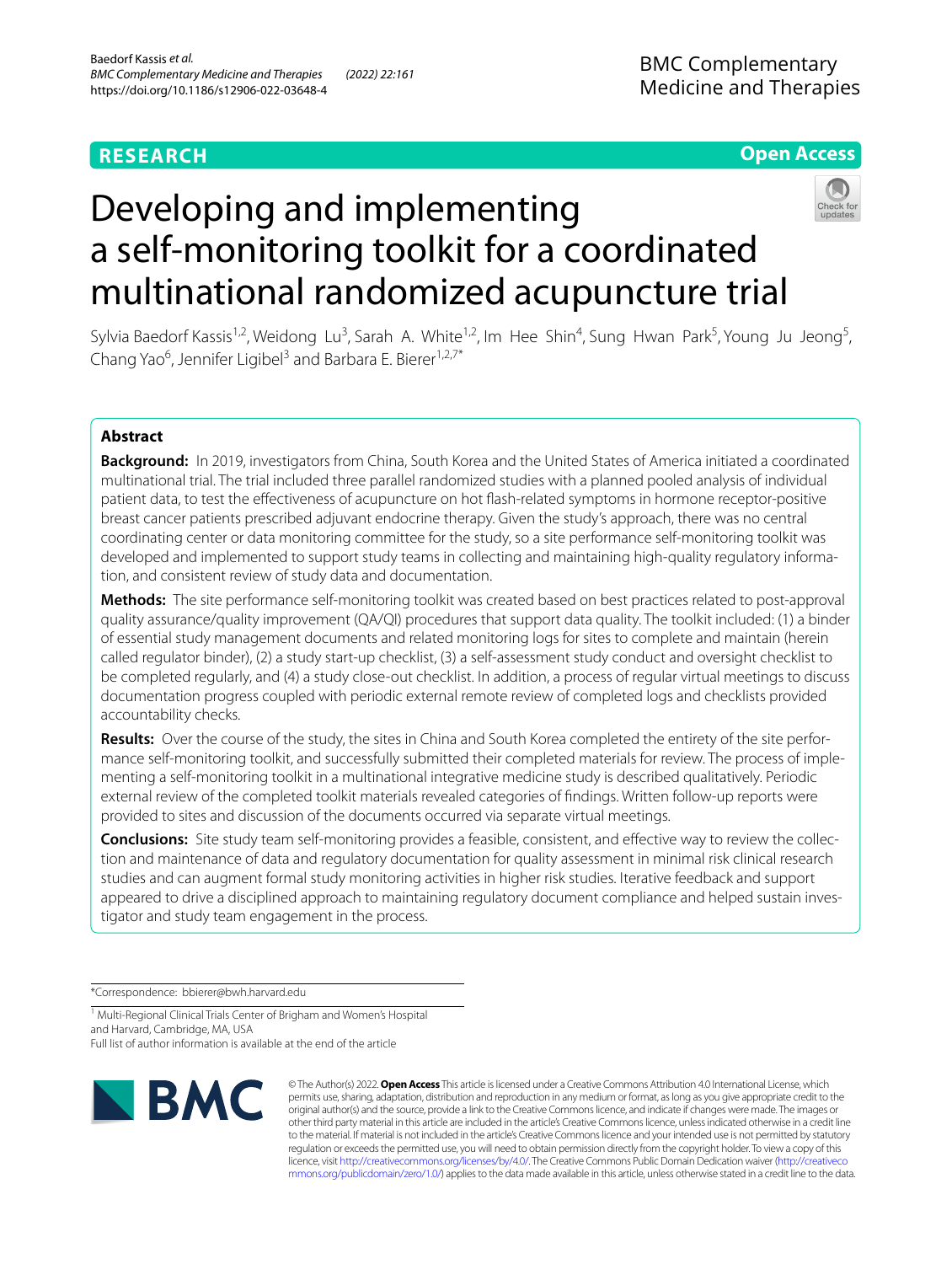**Trial registration:** ClinicalTrials.gov Identifer [NCT03783546](https://clinicaltrials.gov/ct2/show/NCT03783546) (21/12/2018). **Keywords:** Performance monitoring, Regulatory binder, Self-assessment, Quality assurance, Clinical trial

## **Background**

Clinical trial monitoring entails systematic activities to ensure that studies are conducted and data are acquired and documented according to the planned and approved protocol in compliance with the International Council for Harmonisation of Technical Requirements for Pharmaceuticals for Human Use (ICH) Good Clinical Practice (GCP) E6 (R2) guidelines and relevant regulations [\[1](#page-4-0)]. Specifcally, the addendum to Sect. 5 of ICH GCP E6(R2) states that a "systematic, prioritized, risk-based approach to monitoring clinical trials" (pg. 29) should be followed. Clinical trial monitoring requires routine reviews of study documents and protocol adherence. While monitoring is frequently accomplished by a professional, designated committee, or organization external to the study team, there is an important role for self-monitoring by local study team members. Depending on the risk profle of the study, self-monitoring can provide meaningful insight that helps the study team confrm its adherence to the protocol, regulations, and concordance with ICH GCP.

The research purpose, strategy, and procedures in clinical studies involving integrative medicine are frequently diferent from those in trials of pharmacological interventions conducted for the purpose of gaining regulatory approval to market a new drug entity [[2\]](#page-4-1). Nonetheless, the protection of human participants, overseeing the research steps in the study plan, and confrming the accuracy of the data collected are equally important in clinical trials of integrative medicines as in drug and device studies [\[2](#page-4-1)].

In 2019, investigators from China, South Korea, and the USA initiated a coordinated multinational trial, including three parallel randomized studies with a planned pooled analysis of individual patient data, to test the efectiveness of acupuncture on hot fash-related symptoms in hormone receptor-positive breast cancer patients prescribed adjuvant endocrine therapy. Given that randomized trials of integrative therapies rarely enroll patients from more than one country, this study was an innovative opportunity to obtain comparative data from participants in three countries. The study design and protocol will be described separately. The trial is registered at Clinical-Trials.gov (ClinicalTrials.gov Identifer NCT03783546, 21/12/2018).

The trial was planned as separate parallel studies using an agreed-upon common protocol implemented across the three countries. There was, therefore, no centralized coordinating center or data safety monitoring board/data monitoring committee. Monitoring was nonetheless recognized by the study teams as an important requirement of clinical research that must be planned prospectively, carried out consistently, and documented. Here we provide a qualitative description of clinical trial self-monitoring strategies including a process of remote review and feedback.

# **Methods**

The trial's monitoring plan was designed to  $(1)$  provide a toolkit that promotes and facilitates self-monitoring, and (2) support the sites by conducting remote review of the various toolkit components including the study's essential study management documents.

Members of the Multi-Regional Clinical Trials Center of Brigham and Women's Hospital and Harvard (MRCT Center) were involved as external advisors to the study teams in their completion of the site performance monitoring toolkit. The self-review was predicated upon a site performance self-monitoring toolkit that was developed and distributed to the sites to support the collection and maintenance of high-quality regulatory information and other related study documentation. The study relied on a robust process of regular selfassessment and intermittent remote review and feedback from the MRCT Center team. A description of the toolkit, including essential study management documents, logs and checklists, and the remote oversight process follows.

The site performance self-monitoring toolkit was created based on best practices related to post-approval quality assurance/quality improvement (QA/QI) procedures to ensure data quality  $[3]$  $[3]$ . The site performance monitoring toolkit and process included the following:

○ An adapted study-specifc binder of essential study management documents (the regulatory binder) and associated tabs for document storage and maintenance [\[4](#page-4-3)].

 $\bigcirc$  A library of template study logs to support completion of the regulatory binder.

 $\bigcirc$  A study start-up checklist to support study initiation.

 $\bigcirc$  A self-assessment checklist to be completed by study team members at regular intervals throughout the study.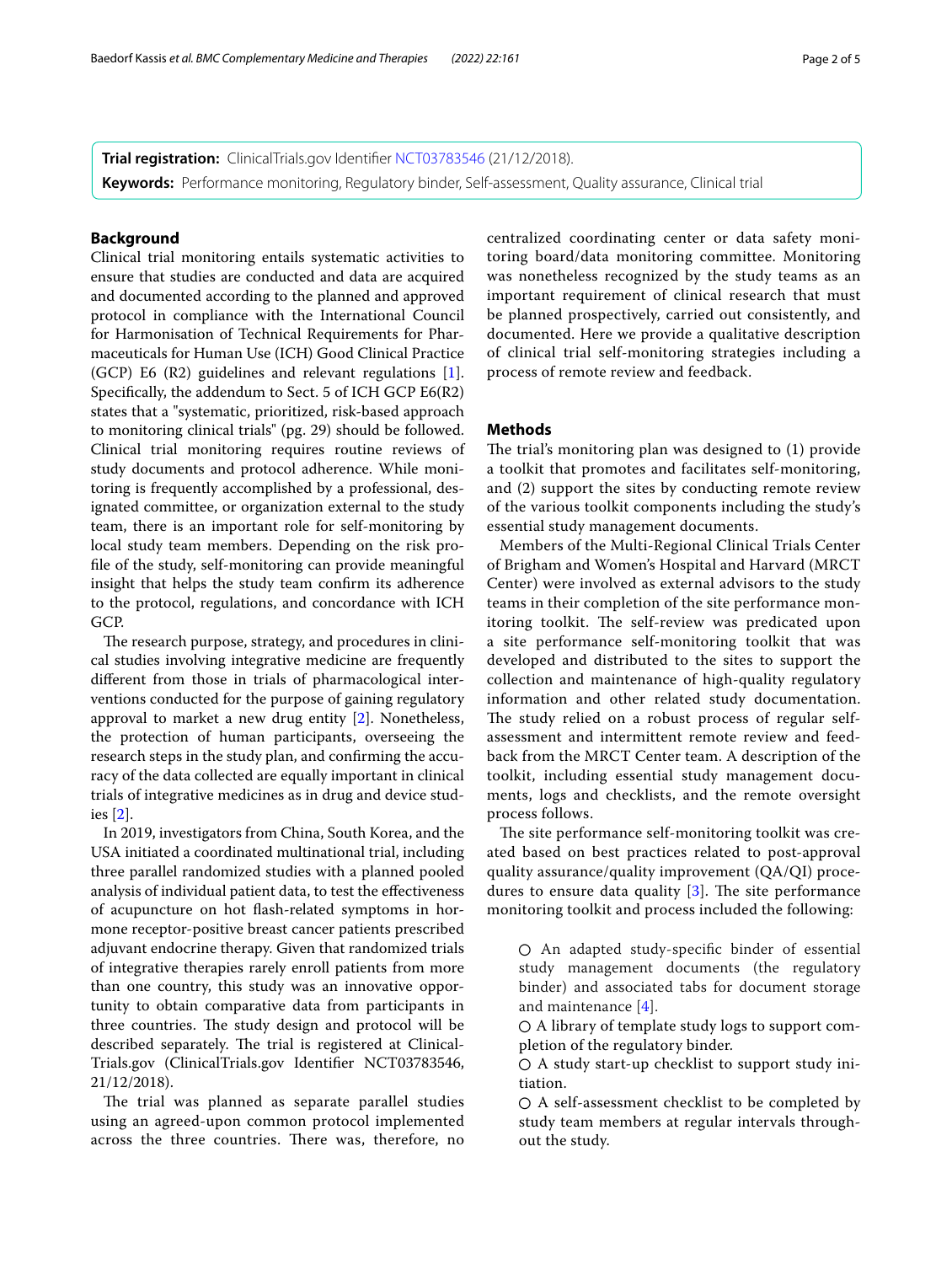○ A study close-out checklist to be completed once data analysis was complete and then again later when the study was closed.

○ Regular review throughout the study of completed essential study management documents of the regulatory documents and checklists.

○ Feedback process with written reports and discussion at monthly virtual meetings and intermittent individual virtual site check-in meetings.

Because of unanticipated changes to study activities caused by the onset of the COVID-19 pandemic at the beginning of 2020, a few tools were updated or developed anew to refect pandemic-related issues. For example, sites were provided with an updated study deviation log and adverse event log to capture pandemic-related issues, plus a new unanticipated problems log. Additional information about the components of the toolkit is included in Table [1.](#page-2-0)

A representative of the MRCT Center joined the study launch meeting and each monthly virtual study meeting to solicit and discuss questions related to study documentation and data collection that may have arisen over the course of the study. Approximately twice a year, the study logs were reviewed for completeness and conformance with study expectations. Source documents were not reviewed for reasons of challenges in cross-border data transfer, anonymization of records, and translation. Further, it should be noted that these reviews were meant as a quality check of some key administrative research records and were not considered to be an audit of the study. Instead, this efort was intended to support accurate study documentation and inform concordance of conduct. As such, any observations were documented and discussed with the sites. Had critical issues been identifed, arrangements to review additional study documents, including relevant source materials, would have been made.

# **Results**

Throughout the course of the study, the sites in China and South Korea regularly completed the toolkit components and submitted their completed checklists and

<span id="page-2-0"></span>**Table 1** Description of the tools and components of the site performance self-monitoring toolkit

| Tool                     | <b>Description and components</b>                                                                                                                                                                                                                                                                                                                                                                                                                                                                                                                                                                                                                                                                                                                                                                                                                                                                                                                                                                                                                                                |  |  |  |  |
|--------------------------|----------------------------------------------------------------------------------------------------------------------------------------------------------------------------------------------------------------------------------------------------------------------------------------------------------------------------------------------------------------------------------------------------------------------------------------------------------------------------------------------------------------------------------------------------------------------------------------------------------------------------------------------------------------------------------------------------------------------------------------------------------------------------------------------------------------------------------------------------------------------------------------------------------------------------------------------------------------------------------------------------------------------------------------------------------------------------------|--|--|--|--|
| <b>Regulatory binder</b> | A template and quidance document for tracking essential study management documentation associated with the hot<br>flash study. It was designed to help study sites achieve and maintain regulatory compliance and adhere to common<br>standards of practice in the conduct of research involving human subjects<br>Components: The sections of the regulatory binder were tailored to the planned acupuncture trial and included:<br>·Protocol<br>•Curriculum Vitae (CV)<br>·Licensure<br>•Study Logs<br>oEthics Committee Communication Log<br>oPre-Screening Log<br>oEnrollment Log<br>oDelegation of Responsibility Log/ Staff Signature Log<br>oStudy monitoring Log<br>oAdverse Event Tracking Log (updated during pandemic)<br>oAdverse Event Reporting Form<br>oProtocol Deviation/Exception Tracking Log (updated during pandemic)<br>oTraining Log<br>oUnanticipated Problem Log (newly added during pandemic)<br>•Ethics Committee (EC)<br>•Consent Forms<br>•Acupuncture Protocol<br>•Data Collection<br>·Sponsor<br>·Training<br>•Scientific Review<br>$\cdot$ Other |  |  |  |  |
| Study start-up checklist | A checklist for investigators/study teams to review all tasks that need to be accomplished before the site is ready to initiate<br>participant recruitment. For example, sites must ensure the appropriate approvals have been received, staff training has<br>been fulfilled, and the site has created data collection forms. In order to ensure site readiness, a checklist of site-specific<br>tasks and documents was created. The study start-up checklist was tailored to a US site and our collaborators conducted a<br>similar process as described above to modify sections to address requirements for site readiness in China and South Korea                                                                                                                                                                                                                                                                                                                                                                                                                         |  |  |  |  |
|                          | Self-assessment checklist A checklist for investigators/study teams to periodically evaluate their own compliance with reporting requirements and<br>protocol compliance over the course of the study                                                                                                                                                                                                                                                                                                                                                                                                                                                                                                                                                                                                                                                                                                                                                                                                                                                                            |  |  |  |  |
|                          | <b>Study close-out checklist</b> A checklist for investigators/study teams to use as a self-monitoring process at end of study enrollment and once the<br>study is ready for final close-out                                                                                                                                                                                                                                                                                                                                                                                                                                                                                                                                                                                                                                                                                                                                                                                                                                                                                     |  |  |  |  |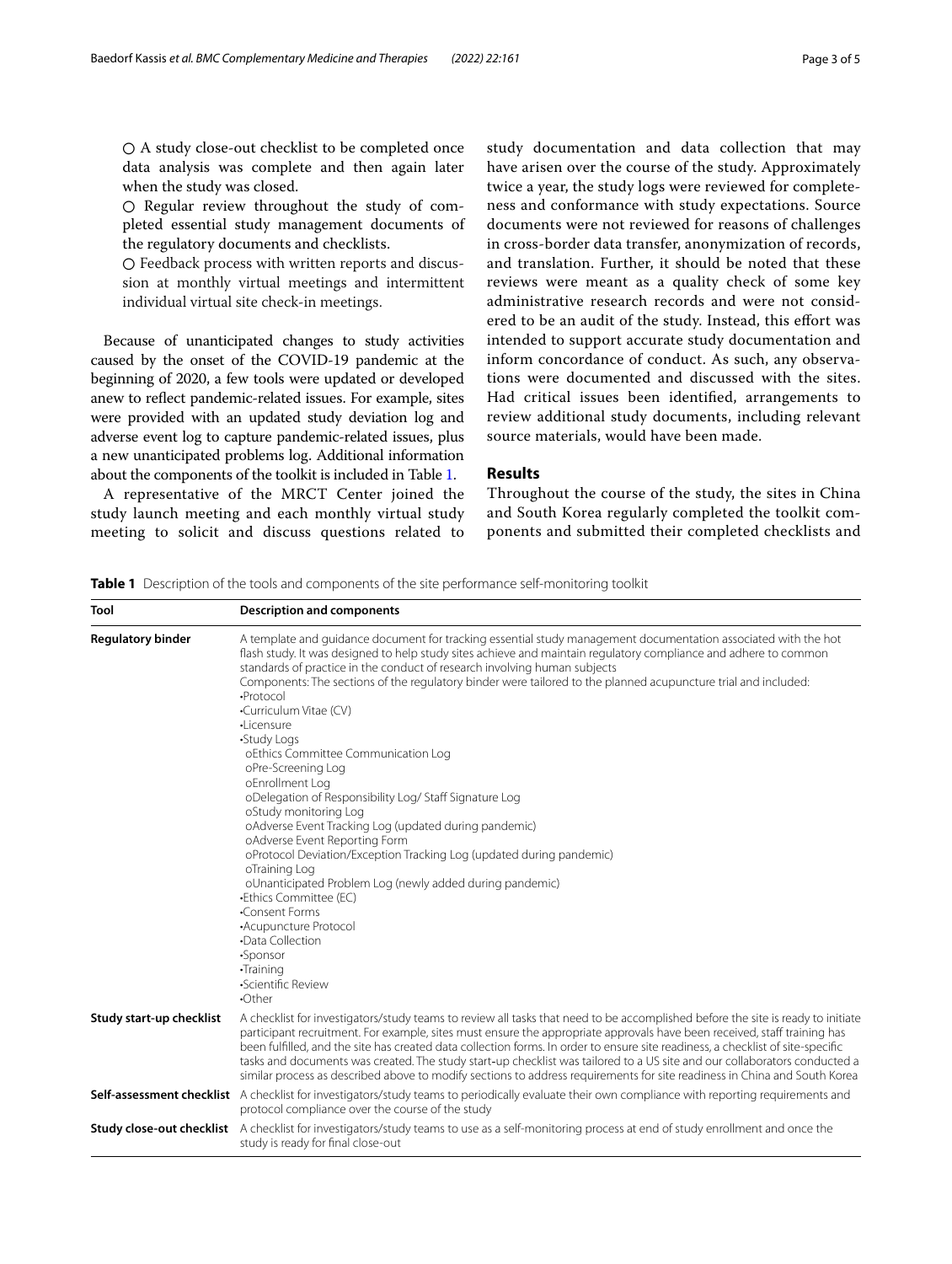logs for review by the MRCT Center. The resulting feedback process consisted of:

- Post-review written reports of observations that were provided to study teams, and included recommendations for how to address.

- Monthly all-site virtual meetings where all materials were discussed with the study teams on regularly scheduled three-country conference calls, as were any general fndings from the review of site regulatory documentation procedures and self-monitoring activities. Discussion points included clarifying inconsistencies in documentation, soliciting questions that may have arisen in the sites' completion of the logs and checklists, and reviewing study expectations.

- Separate individual country virtual meetings to review materials and site-specifc feedback with each of the sites. Individual discussions ofered an opportunity to respond to any questions study teams had after reviewing the written feedback.

Specifically, the written reports shared with the study teams described areas where attention may have been needed to ensure that the associated logs, checklists, and other study documents were accurate and complete. Monitoring observations were grouped into categories for discussion and analysis (Table [2](#page-3-0)). No major deviations, unanticipated problems, or significant issues in documentation were identified.

## **Discussion**

Study performance and data quality monitoring is a critical part of the conduct of ethical and sound clinical trials. The site performance self-monitoring toolkit and remote monitoring activities were planned and performed as a QA/QI exercise. Like high-risk interventional trials,

**Category of Finding Select Examples of Observations**

lower risk studies also require and can beneft from careful review of essential study management documents, helping to ensure compliance, data quality, and that study fndings can be trusted. Serious documentation issues can be identifed and discussed with the study investigators and their staf during the study, when correction for future performance is possible. Further, serious unanticipated problems, were they to occur, can be found early, reported to the local ethics committee, and mitigated. Regular self-review processes can identify potential issues in study conduct, processes, and documentation *early* in the study and, as a result, allow study teams to correct their processes, engage in education, or introduce new quality improvement efforts where needed.

There were several challenges in the implementation of the site performance self-monitoring toolkit and remote review process for this multinational clinical trial. The frst related to language and translation. While investigators and study team members were able to read and speak English at all sites, translation of the documents into Chinese and Korean would have been important were the study to be scaled to additional multi-national performance sites. Second, coordinating virtual meetings across time zones was logistically challenging and could not be accomplished during typical working hours. Meeting times were not convenient for all participants, and success depended upon fexibility, motivation, and commitment to successful study completion. Third, selecting a user-friendly virtual conferencing tool that could be simultaneously used by all study teams was challenging. Due to diferent local regulations in each country, access to certain conferencing tools was limited. Finally, developing and implementing a suitable remote monitoring plan congruent with the risk and intensity of the clinical trial required balancing effort and time to completion with the likelihood of fnding significant unanticipated problems. The resulting toolkit

<span id="page-3-0"></span>

| <b>Table 2</b> Findings and results—categories and select examples of review observations |  |  |  |  |
|-------------------------------------------------------------------------------------------|--|--|--|--|
|                                                                                           |  |  |  |  |

| Administrative/oversight | -Internal monitoring/oversight activities should be documented on the study monitoring log (including self-monitoring)<br>-Delegation log should be updated periodically and reviewed for timeliness and completion<br>-Any errors in documentation should be crossed out with a single line and initialed |  |  |  |
|--------------------------|------------------------------------------------------------------------------------------------------------------------------------------------------------------------------------------------------------------------------------------------------------------------------------------------------------|--|--|--|
| Omission                 | -The name of the person obtaining consent should be included on the enrollment log<br>-The column indicating whether a person was given copy of consent should be complete<br>-All entries on pre-screening log should be completed so that enrollments can be reconciled on enrollment log                |  |  |  |
| Frror                    | -Dates should follow the agreed upon convention (Month, Day, Year)<br>-Log Page numbering should be entered and checked for accuracy<br>-Staff on delegation log should correspond to staff study amendments to IRB/REC                                                                                    |  |  |  |
| Clarification needed     | -The study staff end date should not be a date in the future but should be completed in real time<br>-The types of training listed on the training log should be clarified                                                                                                                                 |  |  |  |
| AEs and deviations       | -Enrollment should have ceased while study approval/funding lapsed                                                                                                                                                                                                                                         |  |  |  |